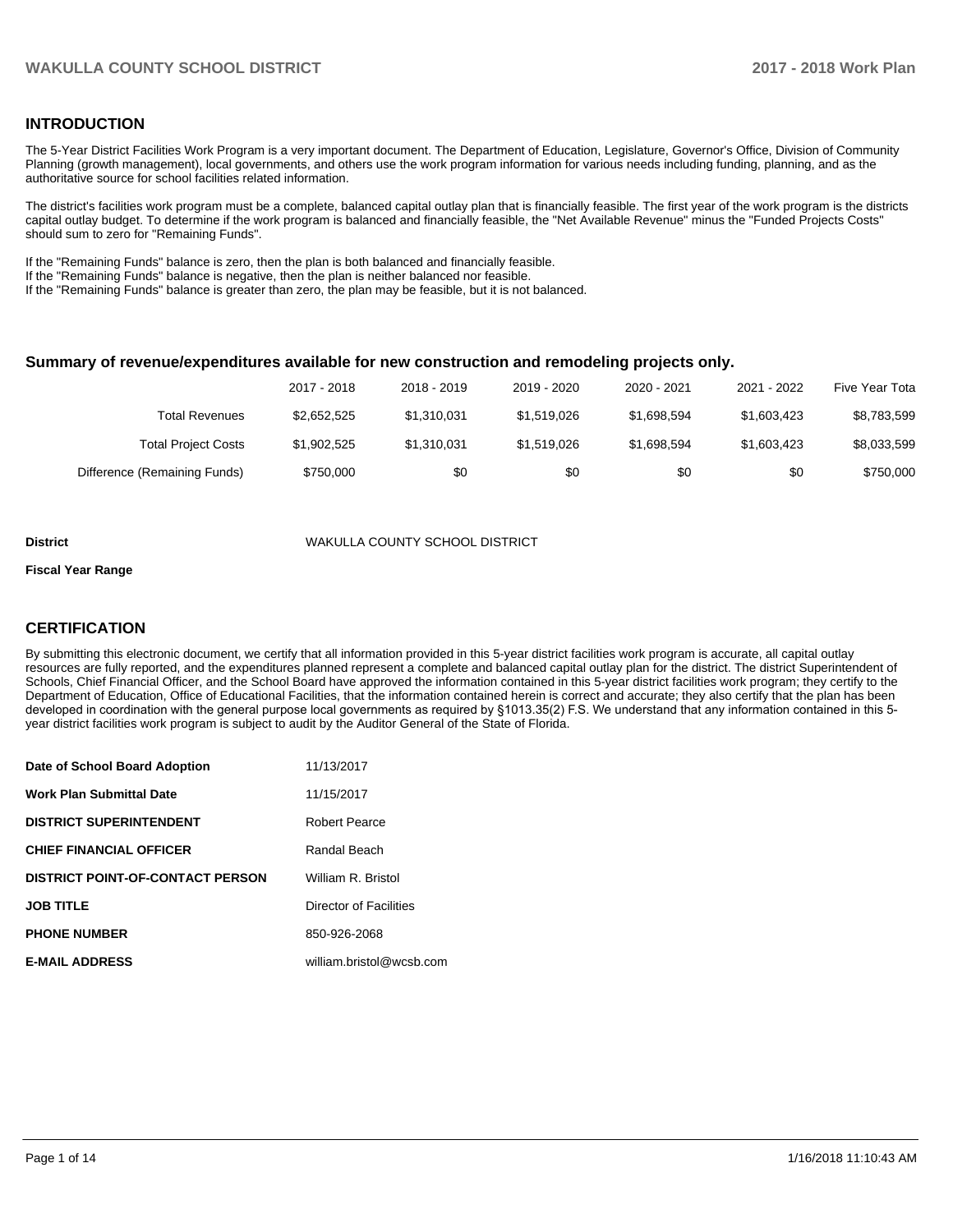# **Expenditures**

### **Expenditure for Maintenance, Repair and Renovation from 1.50-Mills and PECO**

Annually, prior to the adoption of the district school budget, each school board must prepare a tentative district facilities work program that includes a schedule of major repair and renovation projects necessary to maintain the educational and ancillary facilities of the district.

|                                  | Item                                                                                                                                                                                                                                                       | 2017 - 2018<br><b>Actual Budget</b> | 2018 - 2019<br>Projected | 2019 - 2020<br>Projected | 2020 - 2021<br>Projected | 2021 - 2022<br>Projected | <b>Total</b> |
|----------------------------------|------------------------------------------------------------------------------------------------------------------------------------------------------------------------------------------------------------------------------------------------------------|-------------------------------------|--------------------------|--------------------------|--------------------------|--------------------------|--------------|
| Safety to Life                   |                                                                                                                                                                                                                                                            | \$0                                 | \$0                      | \$0                      | \$0                      | \$0                      | \$0          |
|                                  | Locations: No Locations for this expenditure.                                                                                                                                                                                                              |                                     |                          |                          |                          |                          |              |
| Fencing                          |                                                                                                                                                                                                                                                            | \$0                                 | \$0                      | \$0                      | \$0                      | \$0                      | \$0          |
|                                  | Locations: No Locations for this expenditure.                                                                                                                                                                                                              |                                     |                          |                          |                          |                          |              |
| Parking                          |                                                                                                                                                                                                                                                            | \$0                                 | \$0                      | \$0                      | \$0                      | \$0                      | \$0          |
|                                  | Locations: No Locations for this expenditure.                                                                                                                                                                                                              |                                     |                          |                          |                          |                          |              |
| Electrical                       |                                                                                                                                                                                                                                                            | \$0                                 | \$0                      | \$0                      | \$0                      | \$0                      | \$0          |
|                                  | Locations: No Locations for this expenditure.                                                                                                                                                                                                              |                                     |                          |                          |                          |                          |              |
| Fire Alarm                       |                                                                                                                                                                                                                                                            | \$0                                 | \$0                      | \$0                      | \$0                      | \$0                      | \$0          |
|                                  | Locations: No Locations for this expenditure.                                                                                                                                                                                                              |                                     |                          |                          |                          |                          |              |
| Telephone/Intercom System        |                                                                                                                                                                                                                                                            | \$0                                 | \$0                      | \$0                      | \$0                      | \$0                      | \$0          |
|                                  | Locations: No Locations for this expenditure.                                                                                                                                                                                                              |                                     |                          |                          |                          |                          |              |
| <b>Closed Circuit Television</b> |                                                                                                                                                                                                                                                            | \$0                                 | \$0                      | \$0                      | \$0                      | \$0                      | \$0          |
|                                  | Locations: No Locations for this expenditure.                                                                                                                                                                                                              |                                     |                          |                          |                          |                          |              |
| Paint                            |                                                                                                                                                                                                                                                            | \$0                                 | \$0                      | \$0                      | \$0                      | \$0                      | \$0          |
|                                  | Locations: No Locations for this expenditure.                                                                                                                                                                                                              |                                     |                          |                          |                          |                          |              |
| Maintenance/Repair               |                                                                                                                                                                                                                                                            | \$120,725                           | \$120,725                | \$120,725                | \$120,725                | \$120,725                | \$603,625    |
|                                  | Locations: CRAWFORDVILLE ELEMENTARY SCHOOL, DROPOUT PREVENTION, MEDART ELEMENTARY, RIVERSINK ELEMENTARY SCHOOL,<br>RIVERSPRINGS MIDDLE, SHADEVILLE ELEMENTARY, WAKULLA ADMINISTRATION & COMMUNITY EDUCATION, WAKULLA MIDDLE,<br><b>WAKULLA SENIOR HIGH</b> |                                     |                          |                          |                          |                          |              |
| <b>HVAC</b>                      |                                                                                                                                                                                                                                                            | \$0                                 | \$0                      | \$0                      | \$0                      | \$0                      | \$0          |
|                                  | Locations: No Locations for this expenditure.                                                                                                                                                                                                              |                                     |                          |                          |                          |                          |              |
| Flooring                         |                                                                                                                                                                                                                                                            | \$0                                 | \$0                      | \$0                      | \$0                      | \$0                      | \$0          |
|                                  | Locations: No Locations for this expenditure.                                                                                                                                                                                                              |                                     |                          |                          |                          |                          |              |
| Roofing                          |                                                                                                                                                                                                                                                            | \$0                                 | \$0                      | \$0                      | \$0                      | \$0                      | \$0          |
|                                  | Locations: No Locations for this expenditure.                                                                                                                                                                                                              |                                     |                          |                          |                          |                          |              |
|                                  | <b>Sub Total:</b>                                                                                                                                                                                                                                          | \$120,725                           | \$120,725                | \$120,725                | \$120,725                | \$120,725                | \$603,625    |
|                                  |                                                                                                                                                                                                                                                            |                                     |                          |                          |                          |                          |              |

| IPIC<br>⊨xpenditures<br>Nntenance E.<br>Mai<br>$-0$ | \$120,725<br><b>Contract Contract Contract Contract</b> | \$120.725<br>، د ب | \$120.725 | \$120.7251 | \$120.725 | \$603.62. |
|-----------------------------------------------------|---------------------------------------------------------|--------------------|-----------|------------|-----------|-----------|
|-----------------------------------------------------|---------------------------------------------------------|--------------------|-----------|------------|-----------|-----------|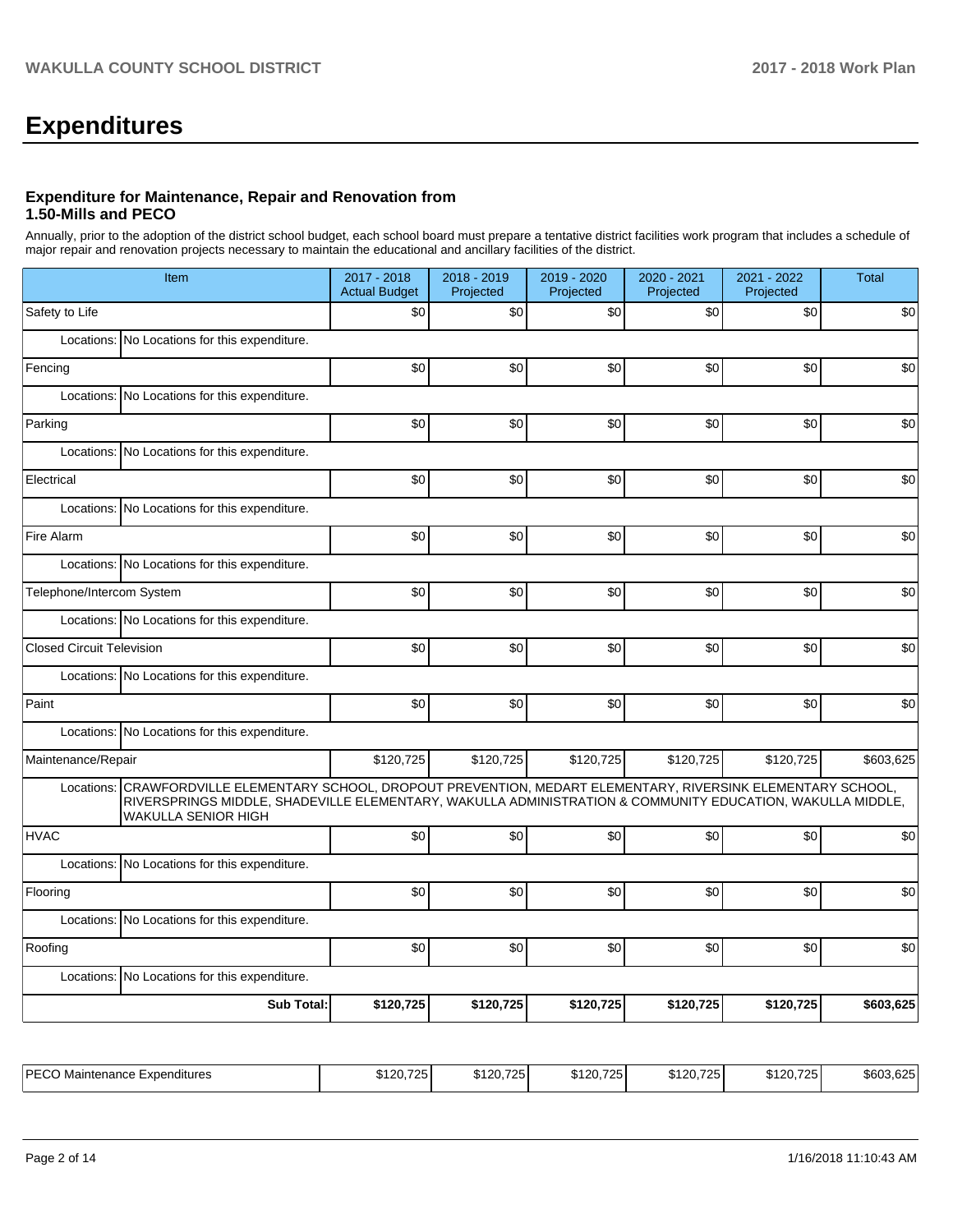| . .50 Mill<br>Sub<br>Total:, |  | ות. | ىاھ | ות. |  |
|------------------------------|--|-----|-----|-----|--|
| __<br>_ _ _ _ _ _ _ _ _      |  |     |     |     |  |

No items have been specified.

| Total:<br>\$120,725 | \$120,725 | \$120,725 | \$120,725 | \$120,7251 | \$603.625 |
|---------------------|-----------|-----------|-----------|------------|-----------|

#### **Local 1.50 Mill Expenditure For Maintenance, Repair and Renovation**

Anticipated expenditures expected from local funding sources over the years covered by the current work plan.

| Item                                                         | 2017 - 2018<br><b>Actual Budget</b> | 2018 - 2019<br>Projected | 2019 - 2020<br>Projected | $2020 - 2021$<br>Projected | 2021 - 2022<br>Projected | <b>Total</b> |
|--------------------------------------------------------------|-------------------------------------|--------------------------|--------------------------|----------------------------|--------------------------|--------------|
| Remaining Maint and Repair from 1.5 Mills                    | \$0                                 | \$0                      | \$0                      | \$0                        | \$0                      | \$0          |
| Maintenance/Repair Salaries                                  | \$379,154                           | \$379,154                | \$379,154                | \$379,154                  | \$379,154                | \$1,895,770  |
| <b>School Bus Purchases</b>                                  | \$120,000                           | \$120,000                | \$120,000                | \$120,000                  | \$120,000                | \$600,000    |
| <b>Other Vehicle Purchases</b>                               | \$0                                 | \$0                      | \$0                      | \$0                        | \$0                      | \$0          |
| Capital Outlay Equipment                                     | \$30,000                            | \$0                      | \$0                      | \$0                        | \$0                      | \$30,000     |
| <b>Rent/Lease Payments</b>                                   | \$255,059                           | \$255,059                | \$256,749                | \$256,749                  | \$256,749                | \$1,280,365  |
| <b>COP Debt Service</b>                                      | \$0                                 | \$0                      | \$0                      | \$0                        | \$0                      | \$0          |
| Rent/Lease Relocatables                                      | \$46,200                            | \$39,600                 | \$39,600                 | \$39,600                   | \$39,600                 | \$204,600    |
| <b>Environmental Problems</b>                                | \$0                                 | \$0                      | \$0                      | \$0                        | \$0                      | \$0          |
| ls.1011.14 Debt Service                                      | \$0                                 | \$0                      | \$0                      | \$0                        | \$0                      | \$0          |
| Special Facilities Construction Account                      | \$0                                 | \$0                      | \$0                      | \$0                        | \$0                      | \$0          |
| Premiums for Property Casualty Insurance - 1011.71<br>(4a,b) | \$191,514                           | \$191,514                | \$191,514                | \$191,514                  | \$191,514                | \$957,570    |
| Qualified School Construction Bonds (QSCB)                   | \$0                                 | \$0                      | \$0                      | \$0                        | \$0                      | \$0          |
| Qualified Zone Academy Bonds (QZAB)                          | \$0                                 | \$0                      | \$0                      | \$0                        | \$0                      | \$0          |
| <b>Local Expenditure Totals:</b>                             | \$1,021,927                         | \$985,327                | \$987,017                | \$987,017                  | \$987,017                | \$4,968,305  |

## **Revenue**

## **1.50 Mill Revenue Source**

Schedule of Estimated Capital Outlay Revenue from each currently approved source which is estimated to be available for expenditures on the projects included in the tentative district facilities work program. All amounts are NET after considering carryover balances, interest earned, new COP's, 1011.14 and 1011.15 loans, etc. Districts cannot use 1.5-Mill funds for salaries except for those explicitly associated with maintenance/repair projects. (1011.71 (5), F.S.)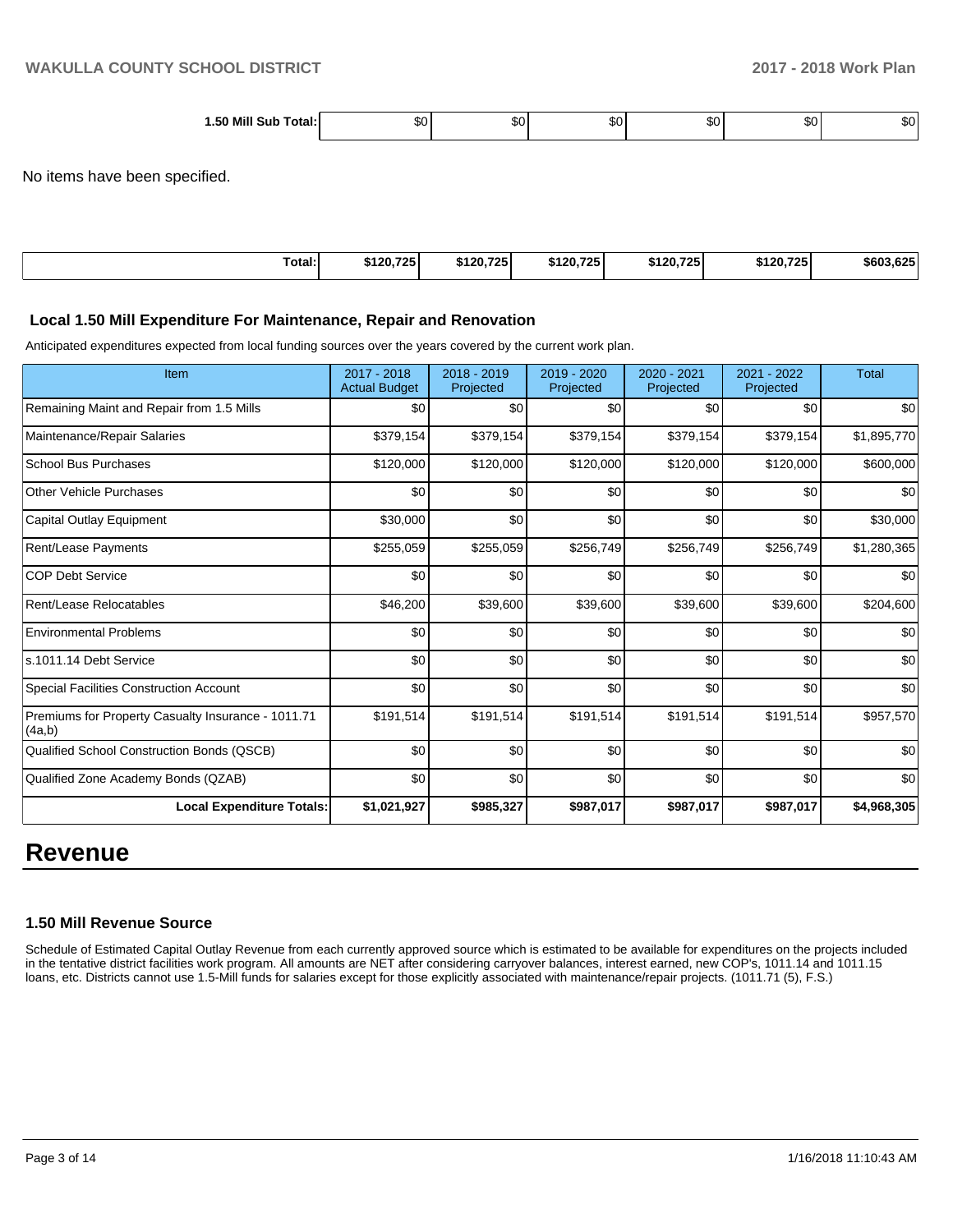## **WAKULLA COUNTY SCHOOL DISTRICT 2017 - 2018 Work Plan**

| Item                                                                                | Fund | 2017 - 2018<br><b>Actual Value</b> | $2018 - 2019$<br>Projected | $2019 - 2020$<br>Projected | $2020 - 2021$<br>Projected | $2021 - 2022$<br>Projected | <b>Total</b>    |
|-------------------------------------------------------------------------------------|------|------------------------------------|----------------------------|----------------------------|----------------------------|----------------------------|-----------------|
| $(1)$ Non-exempt property<br>lassessed valuation                                    |      | \$1,290,892,456                    | \$1,341,946,803            | \$1,472,513,442            | \$1,557,214,619            | \$1,648,692,920            | \$7,311,260,240 |
| $(2)$ The Millege projected for<br>discretionary capital outlay per<br>ls.1011.71   |      | 1.50                               | 1.50                       | 1.50                       | 1.50                       | 1.50                       |                 |
| $(3)$ Full value of the 1.50-Mill<br>discretionary capital outlay per<br>ls.1011.71 |      | \$2,168,699                        | \$2,254,471                | \$2,473,823                | \$2.616.121                | \$2,769,804                | \$12,282,918    |
| $(4)$ Value of the portion of the 1.50<br>-Mill ACTUALLY levied                     | 370I | \$1,858,885                        | \$1,932,403                | \$2,120,419                | \$2,242,389                | \$2,374,118                | \$10,528,214    |
| $(5)$ Difference of lines $(3)$ and $(4)$                                           |      | \$309,814                          | \$322,068                  | \$353,404                  | \$373,732                  | \$395,686                  | \$1,754,704     |

## **PECO Revenue Source**

The figure in the row designated "PECO Maintenance" will be subtracted from funds available for new construction because PECO maintenance dollars cannot be used for new construction.

| <b>Item</b>                           | Fund | $2017 - 2018$<br><b>Actual Budget</b> | $2018 - 2019$<br>Projected | $2019 - 2020$<br>Projected | $2020 - 2021$<br>Projected | $2021 - 2022$<br>Projected | <b>Total</b> |
|---------------------------------------|------|---------------------------------------|----------------------------|----------------------------|----------------------------|----------------------------|--------------|
| <b>PECO New Construction</b>          | 340  | \$0                                   | \$0 <sub>1</sub>           | \$22.669                   | \$80,267                   | \$100,617                  | \$203,553    |
| <b>IPECO Maintenance Expenditures</b> |      | \$120.725                             | \$120.725                  | \$120.725                  | \$120.725                  | \$120.725                  | \$603,625    |
|                                       |      | \$120,725                             | \$120.725                  | \$143,394                  | \$200.992                  | \$221.342                  | \$807.178    |

## **CO & DS Revenue Source**

Revenue from Capital Outlay and Debt Service funds.

| Item                                      | Fund | $2017 - 2018$<br><b>Actual Budget</b> | $2018 - 2019$<br>Projected | $2019 - 2020$<br>Projected | $2020 - 2021$<br>Projected | $2021 - 2022$<br>Projected | <b>Total</b> |
|-------------------------------------------|------|---------------------------------------|----------------------------|----------------------------|----------------------------|----------------------------|--------------|
| ICO & DS Cash Flow-through<br>Distributed | 360  | \$83.078                              | \$83,078                   | \$83.078                   | \$83.078                   | \$83,078                   | \$415,390    |
| ICO & DS Interest on<br>Undistributed CO  | 360  | \$1,817                               | \$1,817                    | \$1.817                    | \$1.817                    | \$1.817                    | \$9,085      |
|                                           |      | \$84.895                              | \$84,895                   | \$84,895                   | \$84.895                   | \$84.895                   | \$424.475    |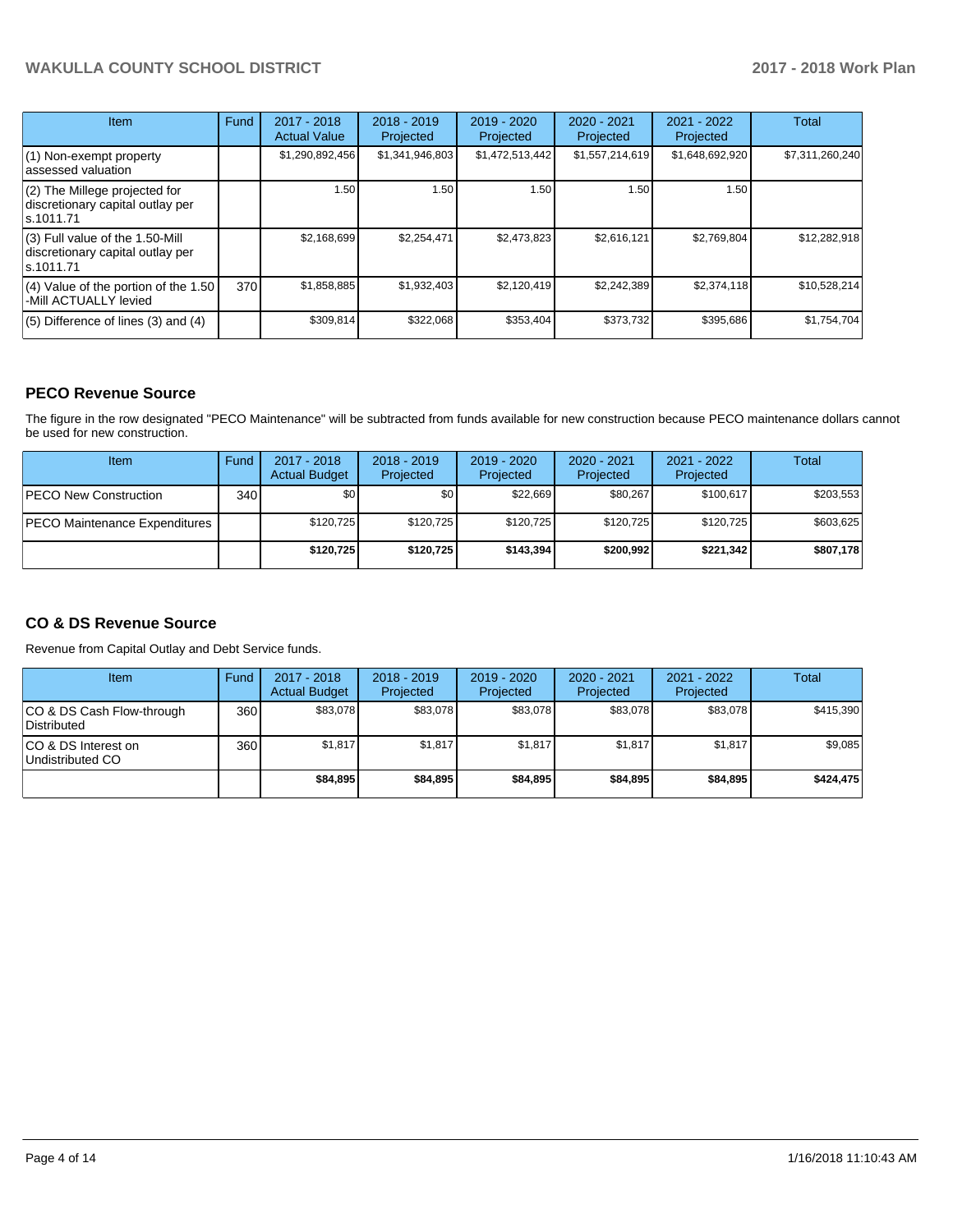### **Fair Share Revenue Source**

Nothing reported for this section. All legally binding commitments for proportionate fair-share mitigation for impacts on public school facilities must be included in the 5-year district work program.

### **Sales Surtax Referendum**

Specific information about any referendum for a 1-cent or 1/2-cent surtax referendum during the previous year.

**Did the school district hold a surtax referendum during the past fiscal year 2016 - 2017?**

No

#### **Additional Revenue Source**

Any additional revenue sources

| Item                                                                                                   | $2017 - 2018$<br><b>Actual Value</b> | $2018 - 2019$<br>Projected | 2019 - 2020<br>Projected | 2020 - 2021<br>Projected | 2021 - 2022<br>Projected | <b>Total</b> |
|--------------------------------------------------------------------------------------------------------|--------------------------------------|----------------------------|--------------------------|--------------------------|--------------------------|--------------|
| Proceeds from a s.1011.14/15 F.S. Loans                                                                | \$0                                  | \$0                        | \$0                      | \$0                      | \$0                      | \$0          |
| District Bonds - Voted local bond<br>referendum proceeds per s.9, Art VII<br><b>State Constitution</b> | \$0                                  | \$0                        | \$0                      | \$0                      | \$0                      | \$0          |
| Proceeds from Special Act Bonds                                                                        | \$0                                  | \$0                        | \$0                      | \$0                      | \$0                      | \$0          |
| Estimated Revenue from CO & DS Bond<br>Sale                                                            | \$0                                  | \$0                        | \$0                      | \$0                      | \$0                      | \$0          |
| Proceeds from Voted Capital<br>Improvements millage                                                    | \$0                                  | \$0                        | \$0                      | \$0                      | \$0                      | \$0          |
| Other Revenue for Other Capital Projects                                                               | \$247,250                            | \$247,250                  | \$247,250                | \$247,250                | \$0                      | \$989,000    |
| Proceeds from 1/2 cent sales surtax<br>authorized by school board                                      | \$0                                  | \$0                        | \$0                      | \$0                      | \$0                      | \$0          |
| Proceeds from local governmental<br>infrastructure sales surtax                                        | \$0                                  | \$0                        | \$0                      | \$0                      | \$0                      | \$0          |
| Proceeds from Certificates of<br>Participation (COP's) Sale                                            | \$0                                  | \$0                        | \$0                      | \$0                      | \$0                      | \$0          |
| Classrooms First Bond proceeds amount<br>authorized in FY 1997-98                                      | \$0                                  | \$0                        | \$0                      | \$0                      | \$0                      | \$0          |
| <b>Classrooms for Kids</b>                                                                             | \$0                                  | \$0                        | \$0                      | \$0                      | \$0                      | \$0          |
| <b>District Equity Recognition</b>                                                                     | \$0                                  | \$0                        | \$0                      | \$0                      | \$0                      | \$0          |
| <b>Federal Grants</b>                                                                                  | \$0                                  | \$0                        | \$0                      | \$0                      | \$0                      | \$0          |
| Proportionate share mitigation (actual<br>cash revenue only, not in kind donations)                    | \$0                                  | \$0                        | \$0                      | \$0                      | \$0                      | \$0          |
| Impact fees received                                                                                   | \$0                                  | \$0                        | \$0                      | \$0                      | \$0                      | \$0          |
| Private donations                                                                                      | \$0                                  | \$0                        | \$0                      | \$0                      | \$0                      | \$0          |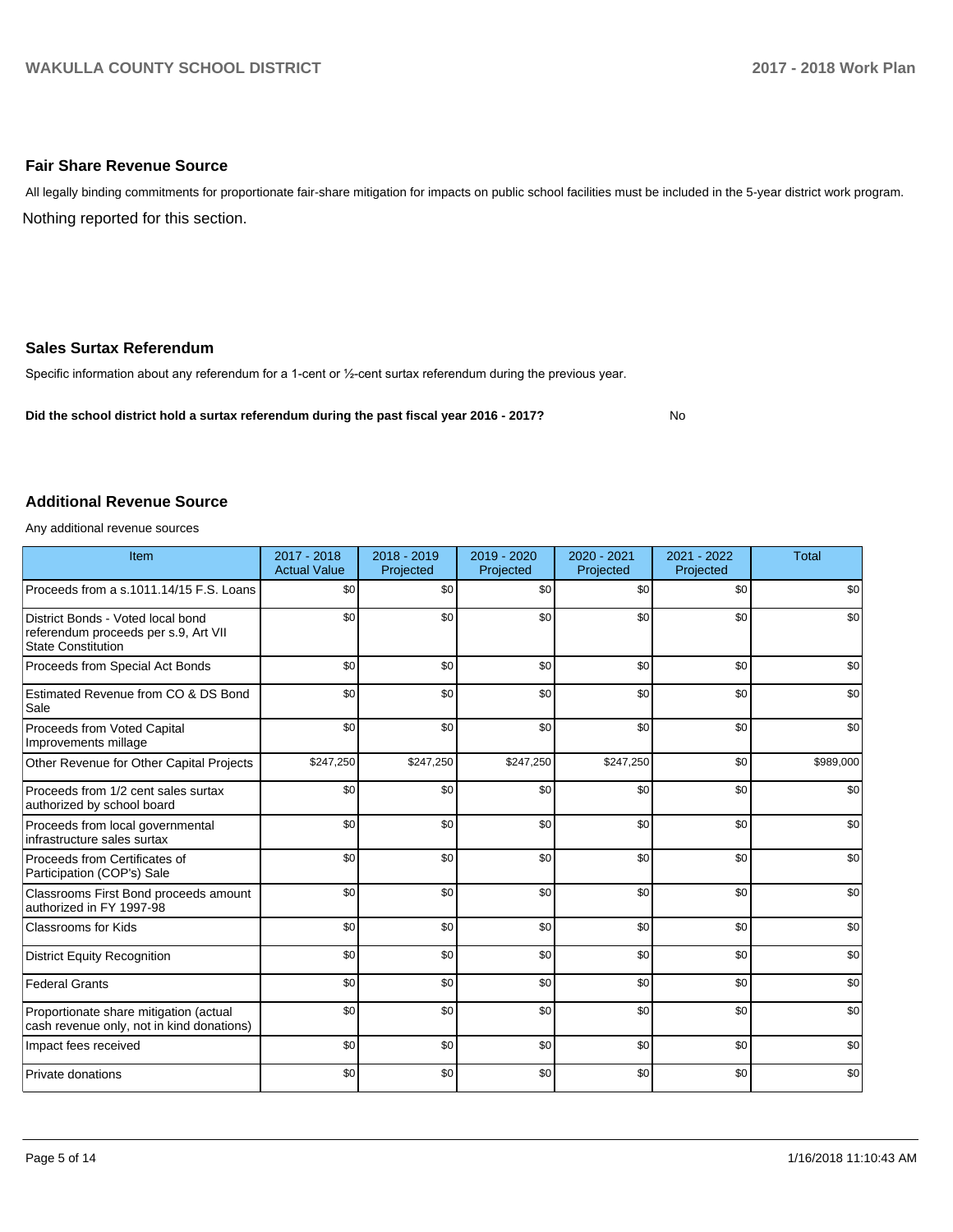## **WAKULLA COUNTY SCHOOL DISTRICT 2017 - 2018 Work Plan**

| Grants from local governments or not-for-<br>profit organizations                                                         | \$0         | \$0       | \$0       | \$0       | \$0      | \$0         |
|---------------------------------------------------------------------------------------------------------------------------|-------------|-----------|-----------|-----------|----------|-------------|
| Interest, Including Profit On Investment                                                                                  | \$0         | \$0       | \$0       | \$0       | \$0      | \$0         |
| Revenue from Bonds pledging proceeds<br>from 1 cent or 1/2 cent Sales Surtax                                              | \$0         | \$0       | \$0       | \$0       | \$0      | \$0         |
| <b>Total Fund Balance Carried Forward</b>                                                                                 | \$1,452,612 | \$0       | \$0       | \$0       | \$0      | \$1,452,612 |
| General Capital Outlay Obligated Fund<br><b>Balance Carried Forward From Total</b><br><b>Fund Balance Carried Forward</b> | \$0         | \$0       | \$0       | \$0       | \$0      | \$0         |
| Special Facilities Construction Account                                                                                   | \$0         | \$0       | \$0       | \$0       | \$0      | \$0         |
| One Cent - 1/2 Cent Sales Surtax Debt<br>Service From Total Fund Balance Carried<br>Forward                               | \$0         | \$0       | \$0       | \$0       | \$0      | \$0         |
| Capital Outlay Projects Funds Balance<br>Carried Forward From Total Fund<br><b>Balance Carried Forward</b>                | \$0         | \$0       | \$0       | \$0       | \$0      | \$0         |
| Charter School Outlay                                                                                                     | \$30,810    | \$30,810  | \$30,810  | \$30,810  | \$30,810 | \$154,050   |
| <b>Subtotal</b>                                                                                                           | \$1,730,672 | \$278,060 | \$278,060 | \$278,060 | \$30,810 | \$2,595,662 |

## **Total Revenue Summary**

| Item Name                                                     | $2017 - 2018$<br><b>Budget</b> | $2018 - 2019$<br>Projected | $2019 - 2020$<br>Projected | $2020 - 2021$<br>Projected | $2021 - 2022$<br>Projected | <b>Five Year Total</b> |
|---------------------------------------------------------------|--------------------------------|----------------------------|----------------------------|----------------------------|----------------------------|------------------------|
| Local 1.5 Mill Discretionary Capital Outlay<br><b>Revenue</b> | \$1,858,885                    | \$1,932,403                | \$2,120,419                | \$2,242,389                | \$2,374,118                | \$10,528,214           |
| PECO and 1.5 Mill Maint and Other 1.5<br>Mill Expenditures    | (\$1,021,927)                  | (\$985,327)                | (\$987,017)                | (\$987,017)                | (\$987,017)                | (\$4,968,305)          |
| <b>PECO Maintenance Revenue</b>                               | \$120,725                      | \$120,725                  | \$120,725                  | \$120,725                  | \$120,725                  | \$603,625              |
| <b>Available 1.50 Mill for New</b><br>  Construction          | \$836,958                      | \$947,076                  | \$1,133,402                | \$1,255,372                | \$1,387,101                | \$5,559,909            |

| <b>Item Name</b>                     | 2017 - 2018<br><b>Budget</b> | $2018 - 2019$<br>Projected | $2019 - 2020$<br>Projected | $2020 - 2021$<br>Projected | $2021 - 2022$<br>Projected | <b>Five Year Total</b> |
|--------------------------------------|------------------------------|----------------------------|----------------------------|----------------------------|----------------------------|------------------------|
| ICO & DS Revenue                     | \$84,895                     | \$84,895                   | \$84,895                   | \$84,895                   | \$84,895                   | \$424,475              |
| <b>PECO New Construction Revenue</b> | \$0                          | \$0                        | \$22.669                   | \$80,267                   | \$100,617                  | \$203,553              |
| Other/Additional Revenue             | \$1,730,672                  | \$278,060                  | \$278.060                  | \$278,060                  | \$30,810                   | \$2,595,662            |
| <b>Total Additional Revenue</b>      | \$1,815,567                  | \$362,955                  | \$385,624                  | \$443,222                  | \$216,322                  | \$3,223,690            |
| <b>Total Available Revenue</b>       | \$2,652,525                  | \$1,310,031                | \$1,519,026                | \$1,698,594                | \$1,603,423                | \$8,783,599            |

# **Project Schedules**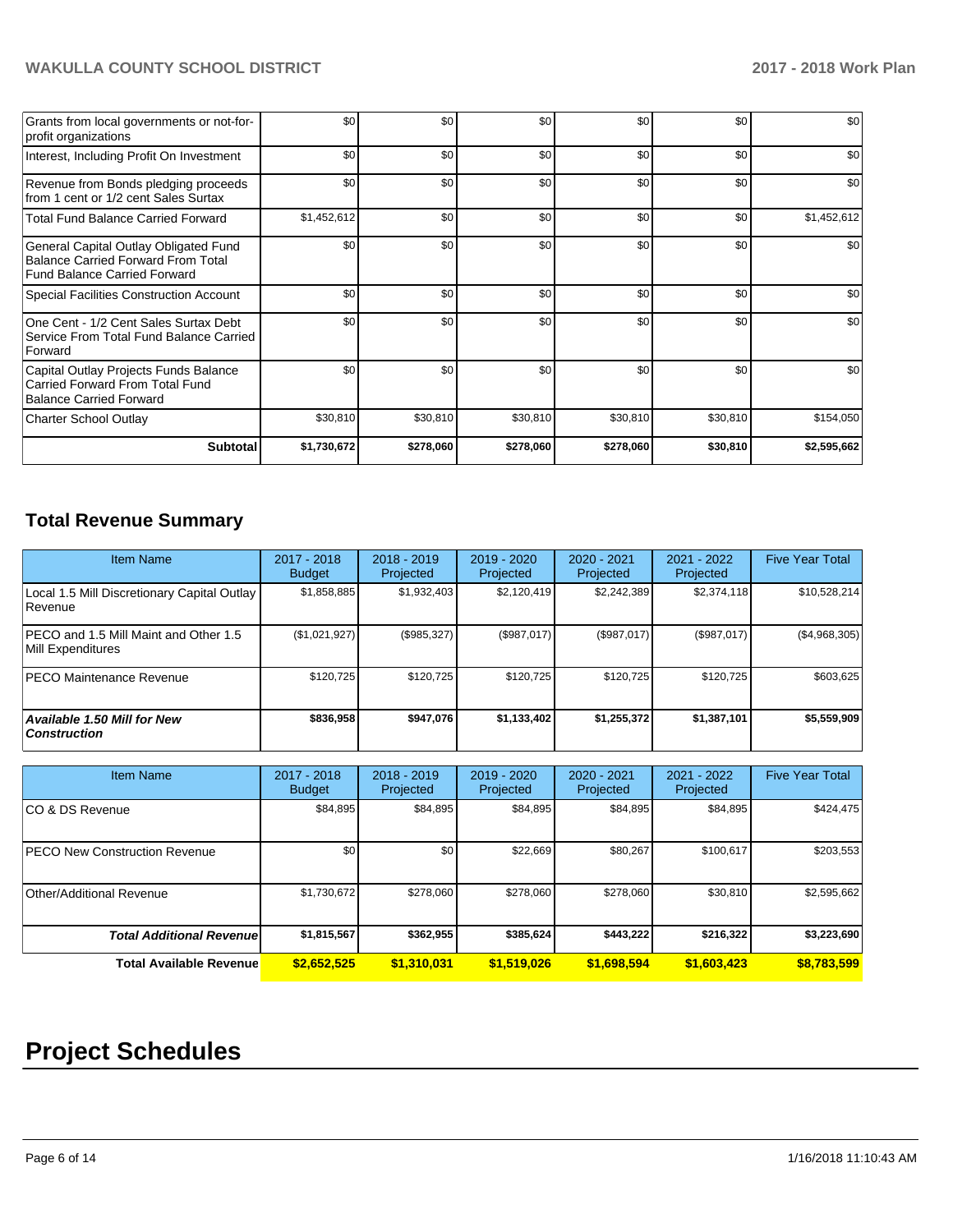## **Capacity Project Schedules**

A schedule of capital outlay projects necessary to ensure the availability of satisfactory classrooms for the projected student enrollment in K-12 programs.

| <b>Project Description</b>     | Location                  |                          | 2017 - 2018  | $2018 - 2019$ | 2019 - 2020 | 2020 - 2021 | 2021 - 2022  | <b>Total</b> | Funded  |
|--------------------------------|---------------------------|--------------------------|--------------|---------------|-------------|-------------|--------------|--------------|---------|
| Wakulla Institute<br>Portables | Location not<br>specified | Planned<br>Cost:         | \$0          | \$0           | \$0         | \$0         | \$0          |              | \$0 Yes |
|                                | <b>Student Stations:</b>  |                          | 0            |               | 0           | U           | $\Omega$     | 0            |         |
|                                | <b>Total Classrooms:</b>  |                          | 0            |               |             | U           | <sup>n</sup> | O            |         |
|                                | Gross Sq Ft:              |                          | 0            | 0             | $\Omega$    | $\Omega$    | $\Omega$     | 0            |         |
|                                | <b>Planned Cost:</b>      |                          | \$0          | \$0           | \$0         | \$0         | \$0          | \$0          |         |
|                                |                           | <b>Student Stations:</b> | O            | U             | $\bf{0}$    | O           | $\bf{0}$     | ŋ            |         |
|                                |                           | <b>Total Classrooms:</b> | 0            | 0             | 0           | 0           | $\bf{0}$     | 0            |         |
|                                |                           | Gross Sq Ft:             | <sup>0</sup> | 0             | $\bf{0}$    | O           | $\bf{0}$     | 0            |         |

## **Other Project Schedules**

Major renovations, remodeling, and additions of capital outlay projects that do not add capacity to schools.

| <b>Project Description</b>                                                       | Location                                                                              | 2017 - 2018<br><b>Actual Budget</b> | 2018 - 2019<br>Projected | 2019 - 2020<br>Projected | $2020 - 2021$<br>Projected | 2021 - 2022<br>Projected | <b>Total</b>    | Funded |
|----------------------------------------------------------------------------------|---------------------------------------------------------------------------------------|-------------------------------------|--------------------------|--------------------------|----------------------------|--------------------------|-----------------|--------|
| District wide repair &<br>renovation ,remodeling                                 | Location not specified                                                                | \$570,171                           | \$0                      | \$0                      | \$0                        | \$0                      | \$570,171 Yes   |        |
| <b>Charter School Capital Outlay</b>                                             | Location not specified                                                                | \$42,602                            | \$42,602                 | \$42,602                 | \$42,602                   | \$4,260                  | \$174,668 Yes   |        |
| Replacement of roof on<br>Office, Dining and Kitchen                             | <b>WAKULLA</b><br><b>ADMINISTRATION &amp;</b><br><b>COMMUNITY</b><br><b>EDUCATION</b> | \$60,507                            | \$0                      | \$0                      | \$0                        | \$0                      | \$60,507 Yes    |        |
| Re-keying and ADA ugrade for<br>locks and hardware                               | <b>SHADEVILLE</b><br><b>ELEMENTARY</b>                                                | \$224,127                           | \$0                      | \$0                      | \$0                        | \$0                      | \$224,127 Yes   |        |
| Pole Barn for football and track<br>equipment                                    | <b>WAKULLA SENIOR HIGH</b>                                                            | \$4,851                             | \$0                      | \$0                      | \$0                        | \$0                      | \$4,851 Yes     |        |
| Set up Leon County Portables                                                     | DROPOUT PREVENTION                                                                    | \$100,000                           | \$0                      | \$0                      | \$0                        | \$0                      | \$100,000 Yes   |        |
| Re-roof dining building                                                          | <b>DROPOUT PREVENTION</b>                                                             | \$60,000                            | \$0                      | \$0                      | \$0                        | \$0                      | \$60,000 Yes    |        |
| <b>HVAC Study</b>                                                                | <b>WAKULLA SENIOR HIGH</b>                                                            | \$8,065                             | \$0                      | \$0                      | \$0                        | \$0                      | \$8,065 Yes     |        |
| renovate school                                                                  | <b>SHADEVILLE</b><br><b>ELEMENTARY</b>                                                | \$0                                 | \$1,267,429              | \$1,476,424              | \$1,655,992                | \$0                      | \$4,399,845 Yes |        |
| renovate School                                                                  | <b>MEDART ELEMENTARY</b>                                                              | \$0                                 | \$0                      | \$0                      | \$0                        | \$1,599,163              | \$1,599,163 Yes |        |
| <b>District Wide Technology</b><br>Equipment                                     | Location not specified                                                                | \$18,705                            | \$0                      | \$0                      | \$0                        | \$0                      | \$18,705 Yes    |        |
| Hardware Replacement                                                             | <b>WAKULLA SENIOR HIGH</b>                                                            | \$164,730                           | \$0                      | \$0                      | \$0                        | \$0                      | \$164,730 Yes   |        |
| WCHS HVAC 4 classrooms<br>Renovation                                             | <b>WAKULLA SENIOR HIGH</b>                                                            | \$175,000                           | \$0                      | \$0                      | \$0                        | \$0                      | \$175,000 Yes   |        |
| Renovations to existing<br>buildings, Demo existing<br>walkway and construct new | <b>SCHOOL BOARD</b><br><b>ADMINISTRATION</b>                                          | \$430,000                           | \$0                      | \$0                      | \$0                        | \$0                      | \$430,000 Yes   |        |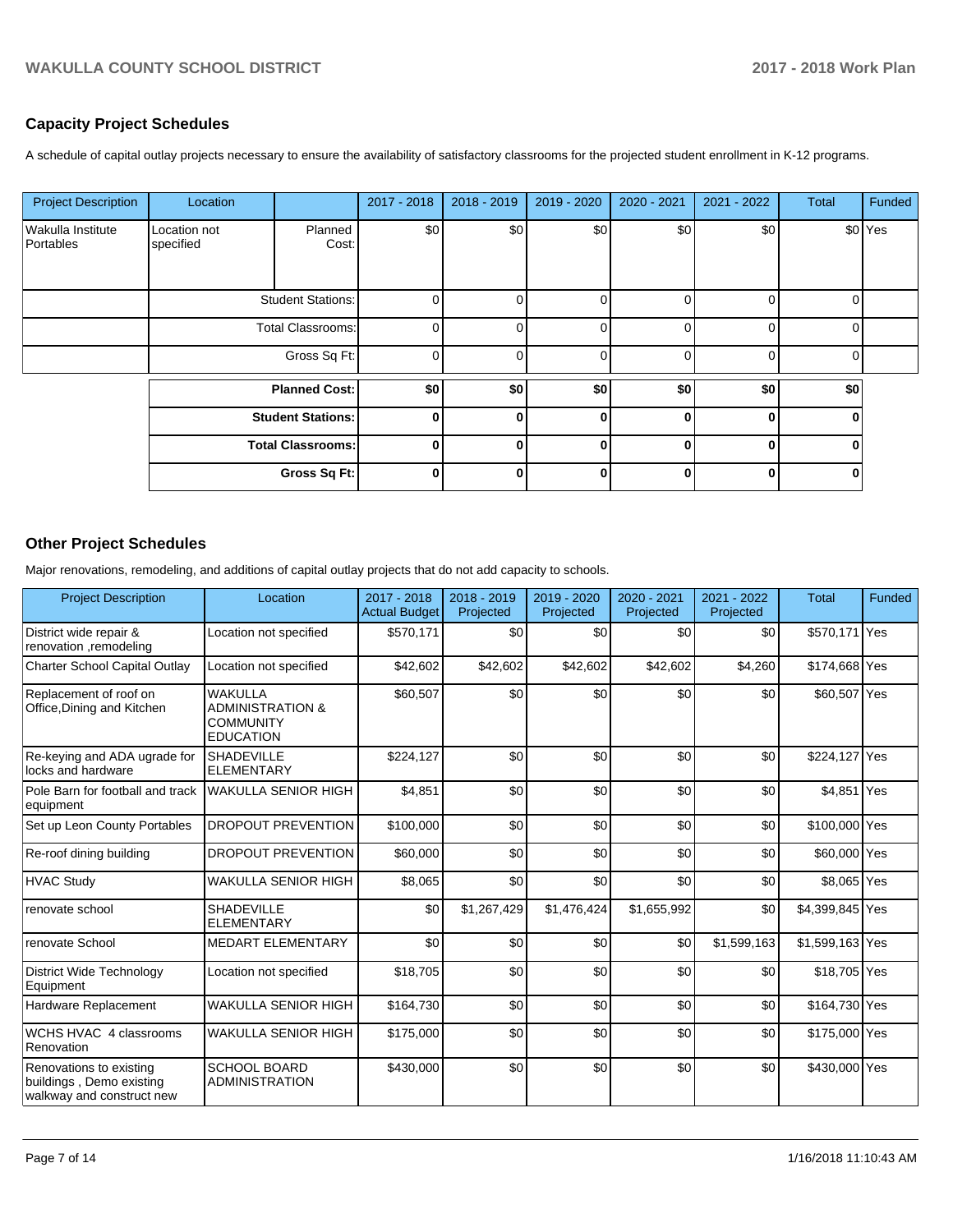| Foundation Repairs      | <b>SHADEVILLE</b><br><b>IELEMENTARY</b> | \$8,000     | \$0         | \$0         | \$0         | \$0         | \$8,000 Yes  |  |
|-------------------------|-----------------------------------------|-------------|-------------|-------------|-------------|-------------|--------------|--|
| Hub Room Spl;it Systems | Location not specified                  | \$21,767    | \$0         | \$0         | \$0         | \$٥١        | \$21,767 Yes |  |
| Football fence Barrier  | <b>IWAKULLA SENIOR HIGH</b>             | \$14,000    | \$0         | \$0         | \$0         | \$٥١        | \$14,000 Yes |  |
|                         |                                         | \$1,902,525 | \$1,310,031 | \$1,519,026 | \$1,698,594 | \$1,603,423 | \$8,033,599  |  |

## **Additional Project Schedules**

Any projects that are not identified in the last approved educational plant survey.

Nothing reported for this section.

## **Non Funded Growth Management Project Schedules**

Schedule indicating which projects, due to planned development, that CANNOT be funded from current revenues projected over the next five years.

Nothing reported for this section.

## **Tracking**

## **Capacity Tracking**

| Location                                                             | $2017 -$<br>2018 Satis.<br>Stu. Sta. | Actual<br>$2017 -$<br><b>2018 FISH</b><br>Capacity | Actual<br>$2016 -$<br>2017<br><b>COFTE</b> | # Class<br><b>Rooms</b> | Actual<br>Average<br>$2017 -$<br>2018 Class<br><b>Size</b> | Actual<br>$2017 -$<br>2018<br><b>Utilization</b> | <b>New</b><br>Stu.<br>Capacity | <b>New</b><br>Rooms to<br>be<br>Added/Re<br>moved | Projected<br>$2021 -$<br>2022<br><b>COFTE</b> | Projected<br>$2021 -$<br>2022<br><b>Utilization</b> | Projected<br>$2021 -$<br>2022 Class<br><b>Size</b> |
|----------------------------------------------------------------------|--------------------------------------|----------------------------------------------------|--------------------------------------------|-------------------------|------------------------------------------------------------|--------------------------------------------------|--------------------------------|---------------------------------------------------|-----------------------------------------------|-----------------------------------------------------|----------------------------------------------------|
| <b>DROPOUT PREVENTION</b>                                            | 43                                   | 0                                                  |                                            | 6                       |                                                            | 0.00%                                            |                                | ∩                                                 | 40                                            | 0.00%                                               |                                                    |
| lwakulla<br>ADMINISTRATION &<br><b>COMMUNITY</b><br><b>EDUCATION</b> | 85                                   | 127                                                | 251                                        | 17                      | 15                                                         | 197.00 %                                         |                                | $\Omega$                                          | 349                                           | 275.00 %                                            | 21                                                 |
| WAKULLA SENIOR HIGH                                                  | 1,531                                | 1,454                                              | 1,446                                      | 62                      | 23                                                         | 99.00 %                                          | 0                              | $\Omega$                                          | 1,276                                         | 88.00 %                                             | 21                                                 |
| WAKULLA MIDDLE                                                       | 876                                  | 788                                                | 599                                        | 38                      | 16                                                         | 76.00 %                                          | 0                              | $\Omega$                                          | 583                                           | 74.00 %                                             | 15                                                 |
| <b>SHADEVILLE</b><br><b>IELEMENTARY</b>                              | 745                                  | 745                                                | 574                                        | 40                      | 14                                                         | 77.00 %                                          | 0                              | $\Omega$                                          | 569                                           | 76.00 %                                             | 14                                                 |
| <b>IMEDART ELEMENTARY</b>                                            | 669                                  | 669                                                | 518                                        | 36 <sup>1</sup>         | 14                                                         | 77.00 %                                          | 0                              | $\Omega$                                          | 436                                           | 65.00 %                                             | 12                                                 |
| RIVERSPRINGS MIDDLE                                                  | 682                                  | 613                                                | 515                                        | 30 <sub>l</sub>         | 17                                                         | 84.00 %                                          | 0                              | $\Omega$                                          | 500                                           | 82.00 %                                             | 17                                                 |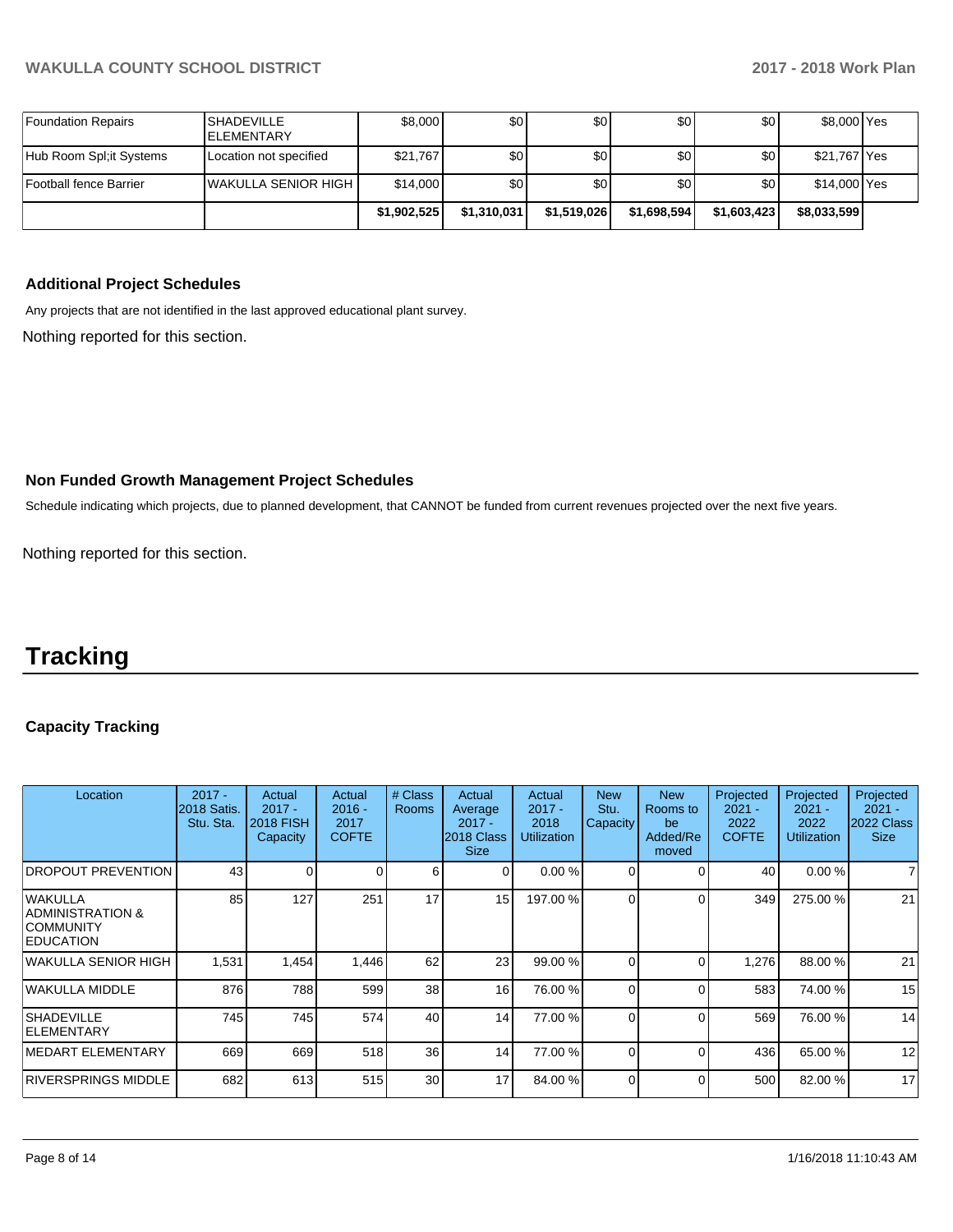| <b>ICRAWFORDVILLE</b><br><b>IELEMENTARY SCHOOL</b> | 699 <sup>1</sup> | 6991  | 543   | 39               | 14 <sub>1</sub> | 78.00 % |  | 539   | 77.00 % | 14 |
|----------------------------------------------------|------------------|-------|-------|------------------|-----------------|---------|--|-------|---------|----|
| <b>IRIVERSINK</b><br><b>IELEMENTARY SCHOOL</b>     | 655 <sup>I</sup> | 655   | 479   | 35               | 14              | 73.00 % |  | 474 l | 72.00 % | 14 |
|                                                    | 5.985            | 5.750 | 4.925 | 303 <sub>1</sub> | 16              | 85.65 % |  | 4.766 | 82.89 % | 16 |

The COFTE Projected Total (4,766) for 2021 - 2022 must match the Official Forecasted COFTE Total (4,766 ) for 2021 - 2022 before this section can be completed. In the event that the COFTE Projected Total does not match the Official forecasted COFTE, then the Balanced Projected COFTE Table should be used to balance COFTE.

| Projected COFTE for 2021 - 2022 |       |
|---------------------------------|-------|
| Elementary (PK-3)               | 1,760 |
| Middle (4-8)                    | 1,731 |
| High (9-12)                     | 1,275 |
|                                 | 4,766 |

| <b>Grade Level Type</b> | <b>Balanced Projected</b><br>COFTE for 2021 - 2022 |
|-------------------------|----------------------------------------------------|
| Elementary (PK-3)       |                                                    |
| Middle (4-8)            |                                                    |
| High (9-12)             |                                                    |
|                         | 4,766                                              |

#### **Relocatable Replacement**

Number of relocatable classrooms clearly identified and scheduled for replacement in the school board adopted financially feasible 5-year district work program.

| Location                               | $-2018$<br>2017 | $2018 - 2019$ | 2019 - 2020 | $2020 - 2021$ | 2021<br>$-2022$ | Year 5 Total |
|----------------------------------------|-----------------|---------------|-------------|---------------|-----------------|--------------|
| <b>Total Relocatable Replacements:</b> | ŋ               |               |             |               |                 |              |

#### **Charter Schools Tracking**

Information regarding the use of charter schools.

| Location-Type  | # Relocatable<br>units or<br>permanent<br><b>classrooms</b> | Owner      | Year Started or I<br>Scheduled | Student<br><b>Stations</b> | <b>Students</b><br>Enrolled | Years in<br>Contract | <b>Total Charter</b><br><b>Students</b><br>projected for<br>2021 - 2022 |
|----------------|-------------------------------------------------------------|------------|--------------------------------|----------------------------|-----------------------------|----------------------|-------------------------------------------------------------------------|
| St.Marks COAST |                                                             | 14 PRIVATE | 1999                           | 192                        | 131                         |                      | 200                                                                     |
|                | 14                                                          |            |                                | 192 <sub>l</sub>           | 131 <sup>1</sup>            |                      | 200                                                                     |

#### **Special Purpose Classrooms Tracking**

The number of classrooms that will be used for certain special purposes in the current year, by facility and type of classroom, that the district will, 1), not use for educational purposes, and 2), the co-teaching classrooms that are not open plan classrooms and will be used for educational purposes.

| School                       | School Type | $\parallel \#$ of Elementary $\parallel \#$ of Middle 4-8 $\parallel$<br><b>K-3 Classrooms L</b> | <b>Classrooms</b> | $\#$ of High 9-12<br><b>Classrooms</b> | # of $ESE$<br><b>Classrooms</b> | # of Combo<br><b>Classrooms</b> | Total<br><b>Classrooms</b> |
|------------------------------|-------------|--------------------------------------------------------------------------------------------------|-------------------|----------------------------------------|---------------------------------|---------------------------------|----------------------------|
| <b>SHADEVILLE ELEMENTARY</b> | Educational |                                                                                                  |                   |                                        |                                 |                                 | 2                          |
| <b>MEDART ELEMENTARY</b>     | Educational |                                                                                                  |                   |                                        |                                 |                                 |                            |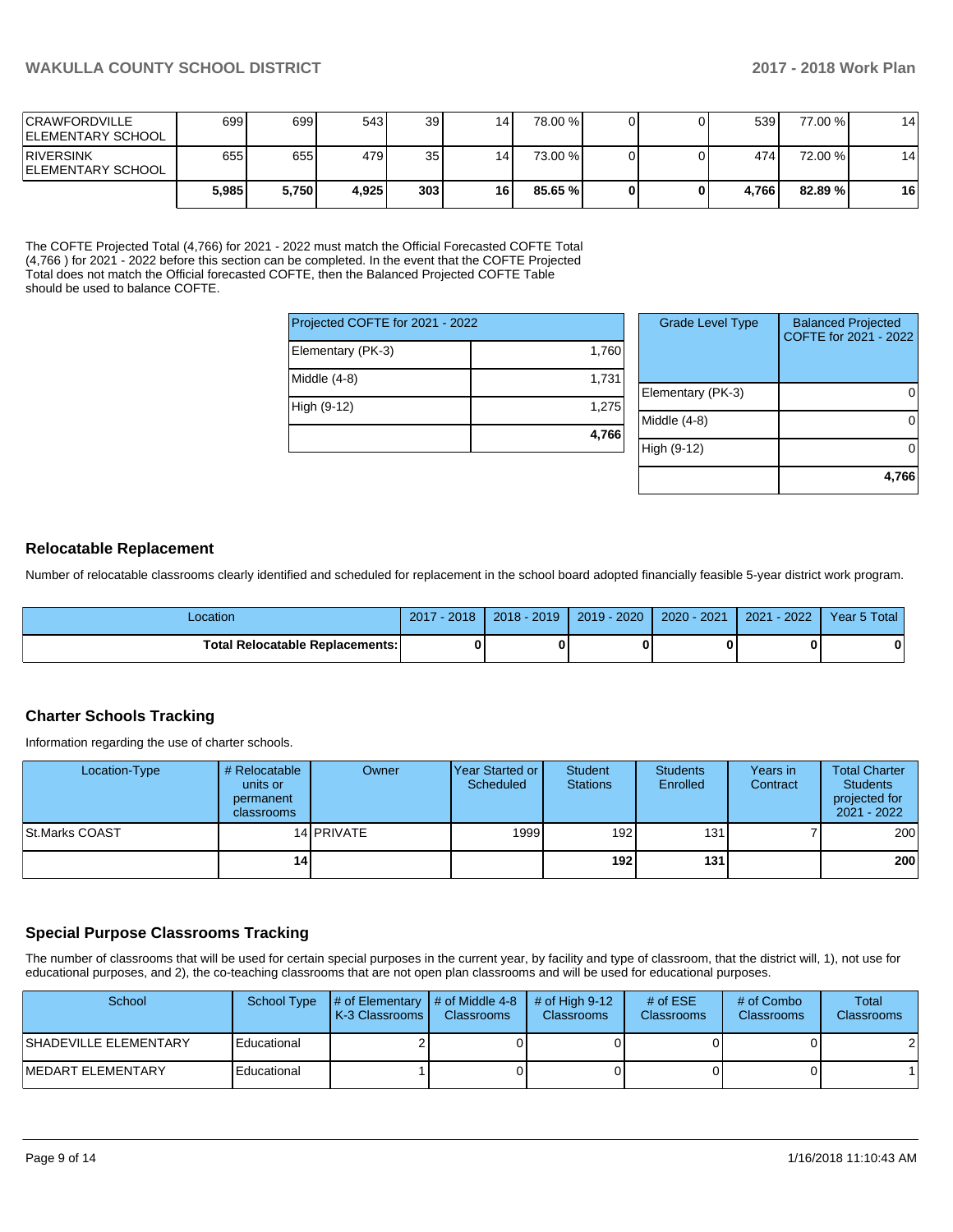## **WAKULLA COUNTY SCHOOL DISTRICT 2017 - 2018 Work Plan**

| CRAWFORDVILLE ELEMENTARY<br><b>SCHOOL</b> | <b>Educational</b> |    |  |  |     |
|-------------------------------------------|--------------------|----|--|--|-----|
| RIVERSINK ELEMENTARY<br><b>SCHOOL</b>     | Educational        |    |  |  |     |
| <b>Total Educational Classrooms:</b>      |                    | 10 |  |  | 12. |

| School                                            | School Type | # of Elementary<br>K-3 Classrooms | # of Middle 4-8<br><b>Classrooms</b> | # of High $9-12$<br><b>Classrooms</b> | # of $ESE$<br><b>Classrooms</b> | # of Combo<br><b>Classrooms</b> | Total<br><b>Classrooms</b> |
|---------------------------------------------------|-------------|-----------------------------------|--------------------------------------|---------------------------------------|---------------------------------|---------------------------------|----------------------------|
| <b>SHADEVILLE ELEMENTARY</b>                      | Co-Teaching |                                   |                                      |                                       |                                 |                                 | 12 <sub>l</sub>            |
| <b>IMEDART ELEMENTARY</b>                         | Co-Teaching |                                   |                                      |                                       |                                 |                                 | 51                         |
| <b>CRAWFORDVILLE ELEMENTARY</b><br><b>ISCHOOL</b> | Co-Teaching |                                   |                                      |                                       |                                 |                                 | $\overline{2}$             |
| <b>Total Co-Teaching Classrooms:</b>              |             | <b>101</b>                        |                                      |                                       |                                 |                                 | 19 <sup>l</sup>            |

### **Infrastructure Tracking**

**Necessary offsite infrastructure requirements resulting from expansions or new schools. This section should include infrastructure information related to capacity project schedules and other project schedules (Section 4).** 

None at this time

**Proposed location of planned facilities, whether those locations are consistent with the comprehensive plans of all affected local governments, and recommendations for infrastructure and other improvements to land adjacent to existing facilities. Provisions of 1013.33(12), (13) and (14) and 1013.36 must be addressed for new facilities planned within the 1st three years of the plan (Section 5).** 

None at this time

**Consistent with Comp Plan?** Yes

## **Net New Classrooms**

The number of classrooms, by grade level and type of construction, that were added during the last fiscal year.

| List the net new classrooms added in the 2016 - 2017 fiscal year.                                                                                       | List the net new classrooms to be added in the 2017 - 2018 fiscal<br>year. |                                   |                                |                        |                              |                          |                                                                        |                        |
|---------------------------------------------------------------------------------------------------------------------------------------------------------|----------------------------------------------------------------------------|-----------------------------------|--------------------------------|------------------------|------------------------------|--------------------------|------------------------------------------------------------------------|------------------------|
| "Classrooms" is defined as capacity carrying classrooms that are added to increase<br>capacity to enable the district to meet the Class Size Amendment. |                                                                            |                                   |                                |                        |                              |                          | Totals for fiscal year 2017 - 2018 should match totals in Section 15A. |                        |
| Location                                                                                                                                                | $2016 - 2017$ #<br>Permanent                                               | $2016 - 2017$ #<br><b>Modular</b> | $2016 - 2017$ #<br>Relocatable | $2016 - 2017$<br>Total | $2017 - 2018$ #<br>Permanent | 2017 - 2018 #<br>Modular | $2017 - 2018$ #<br>Relocatable                                         | $2017 - 2018$<br>Total |
| Elementary (PK-3)                                                                                                                                       |                                                                            |                                   |                                |                        |                              |                          |                                                                        |                        |
| Middle (4-8)                                                                                                                                            |                                                                            |                                   |                                |                        |                              |                          |                                                                        |                        |
| High (9-12)                                                                                                                                             |                                                                            |                                   |                                |                        |                              |                          |                                                                        |                        |
|                                                                                                                                                         |                                                                            |                                   |                                |                        |                              |                          |                                                                        |                        |

#### **Relocatable Student Stations**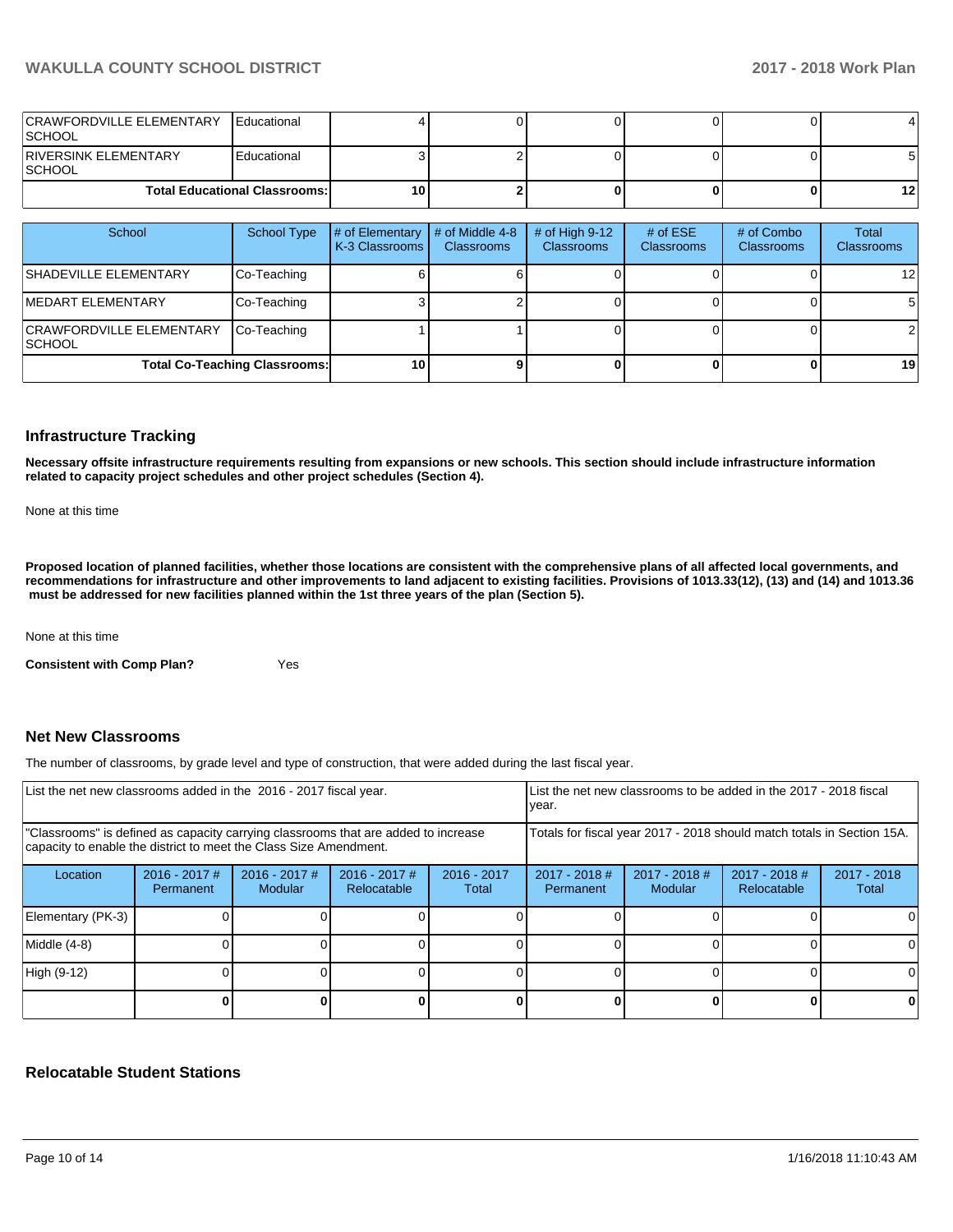Number of students that will be educated in relocatable units, by school, in the current year, and the projected number of students for each of the years in the workplan.

| <b>Site</b>                                            | 2017 - 2018 | $2018 - 2019$ | 2019 - 2020    | $2020 - 2021$ | $2021 - 2022$ | 5 Year Average |
|--------------------------------------------------------|-------------|---------------|----------------|---------------|---------------|----------------|
| RIVERSINK ELEMENTARY SCHOOL                            | 0           |               | $\Omega$       | ∩             |               | 0              |
| CRAWFORDVILLE ELEMENTARY SCHOOL                        | 0           |               | $\Omega$       | $\Omega$      | 0             | 0              |
| <b>DROPOUT PREVENTION</b>                              | $\Omega$    | 100           | 100            | 100           | 100           | 80             |
| WAKULLA ADMINISTRATION & COMMUNITY<br><b>EDUCATION</b> | $\Omega$    | U             | $\Omega$       | $\Omega$      | 0             | $\Omega$       |
| WAKULLA SENIOR HIGH                                    | 150         | 150           | 150            | 150           | 150           | 150            |
| <b>RIVERSPRINGS MIDDLE</b>                             | $\Omega$    |               | $\overline{0}$ | $\Omega$      | 0             | $\overline{0}$ |
| WAKULLA MIDDLE                                         |             |               | $\Omega$       | $\Omega$      | n             | $\Omega$       |
| <b>SHADEVILLE ELEMENTARY</b>                           | $\Omega$    |               | 0              | $\Omega$      | 0             | 0              |
| <b>IMEDART ELEMENTARY</b>                              | 0           |               | $\Omega$       | $\Omega$      | $\Omega$      | $\Omega$       |
| Totals for WAKULLA COUNTY SCHOOL DISTRICT              |             |               |                |               |               |                |
| Total students in relocatables by year.                | 150         | 250           | 250            | 250           | 250           | 230            |
| Total number of COFTE students projected by year.      | 4,895       | 4,833         | 4,793          | 4,768         | 4,766         | 4,811          |
| Percent in relocatables by year.                       | 3%          | 5 %           | 5%             | 5%            | 5%            | 5 %            |

## **Leased Facilities Tracking**

Exising leased facilities and plans for the acquisition of leased facilities, including the number of classrooms and student stations, as reported in the educational plant survey, that are planned in that location at the end of the five year workplan.

| Location                                                   | # of Leased<br>Classrooms 2017 -<br>2018 | <b>FISH Student</b><br><b>Stations</b> | Owner              | # of Leased<br>Classrooms 2021 -<br>2022 | <b>FISH Student</b><br><b>Stations</b> |
|------------------------------------------------------------|------------------------------------------|----------------------------------------|--------------------|------------------------------------------|----------------------------------------|
| <b>WAKULLA ADMINISTRATION &amp; COMMUNITY</b><br>EDUCATION |                                          |                                        |                    |                                          |                                        |
| WAKULLA SENIOR HIGH                                        | 6                                        |                                        | 150 modular moblie |                                          |                                        |
| lWAKULLA MIDDLE                                            | ∩                                        |                                        |                    |                                          | 0                                      |
| <b>SHADEVILLE ELEMENTARY</b>                               |                                          |                                        |                    |                                          | n                                      |
| <b>IMEDART ELEMENTARY</b>                                  |                                          |                                        |                    |                                          | O.                                     |
| IRIVERSPRINGS MIDDLE                                       | O                                        |                                        |                    |                                          | 0                                      |
| <b>CRAWFORDVILLE ELEMENTARY SCHOOL</b>                     |                                          |                                        |                    |                                          | 0                                      |
| <b>RIVERSINK ELEMENTARY SCHOOL</b>                         | ∩                                        |                                        |                    |                                          | 0                                      |
|                                                            | 6                                        | 150                                    |                    |                                          | 0                                      |

## **Failed Standard Relocatable Tracking**

Relocatable units currently reported by school, from FISH, and the number of relocatable units identified as 'Failed Standards'.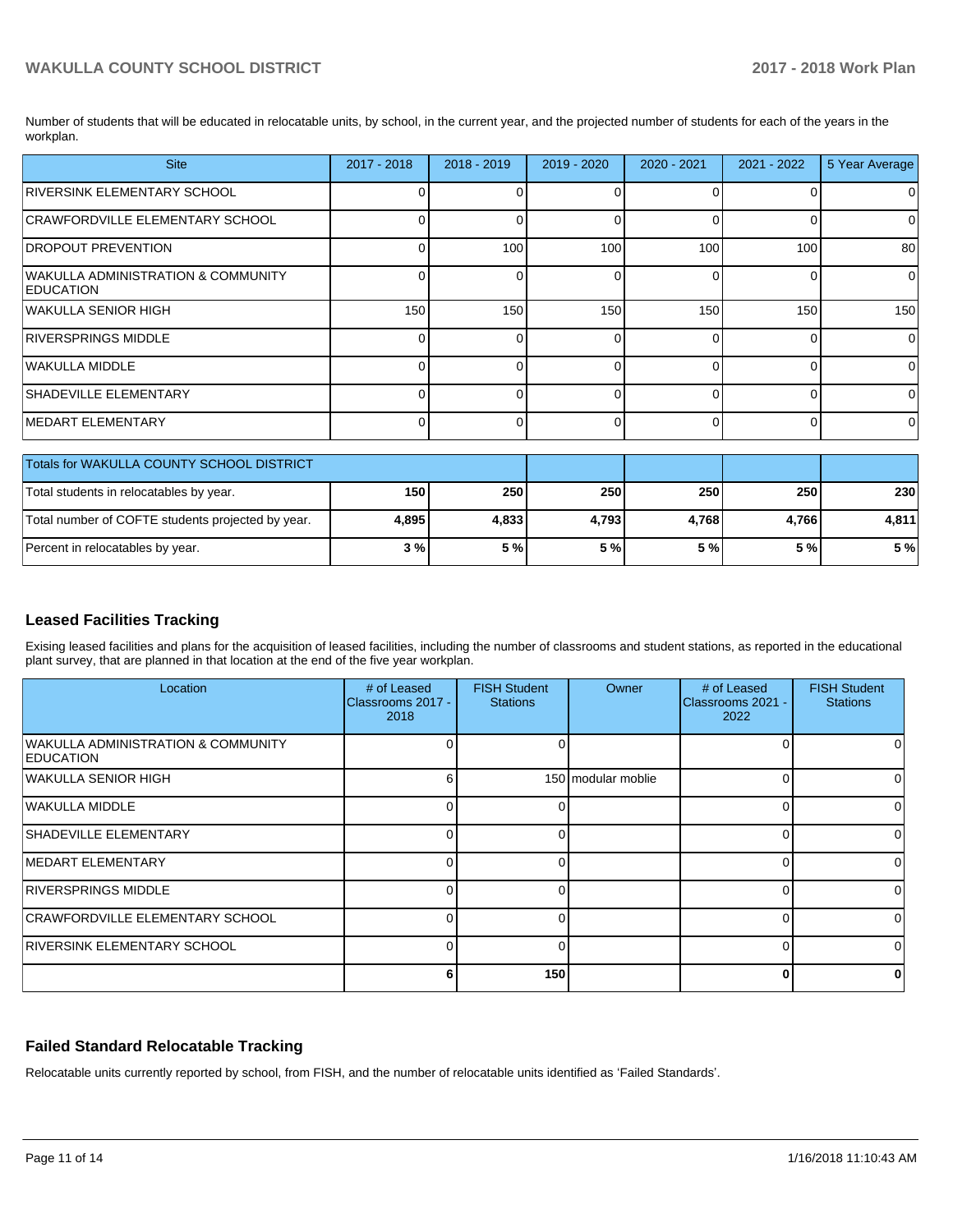Nothing reported for this section.

## **Planning**

#### **Class Size Reduction Planning**

**Plans approved by the school board that reduce the need for permanent student stations such as acceptable school capacity levels, redistricting, busing, year-round schools, charter schools, magnet schools, public-private partnerships, multitrack scheduling, grade level organization, block scheduling, or other alternatives.**

Charter School, re-zoning

#### **School Closure Planning**

**Plans for the closure of any school, including plans for disposition of the facility or usage of facility space, and anticipated revenues.** 

Sopchoppy is was close for students as of july 2016, Being used by the community.

# **Long Range Planning**

#### **Ten-Year Maintenance**

District projects and locations regarding the projected need for major renovation, repair, and maintenance projects within the district in years 6-10 beyond the projects plans detailed in the five years covered by the work plan.

Nothing reported for this section.

#### **Ten-Year Capacity**

Schedule of capital outlay projects projected to ensure the availability of satisfactory student stations for the projected student enrollment in K-12 programs for the future 5 years beyond the 5-year district facilities work program.

Nothing reported for this section.

**Ten-Year Planned Utilization**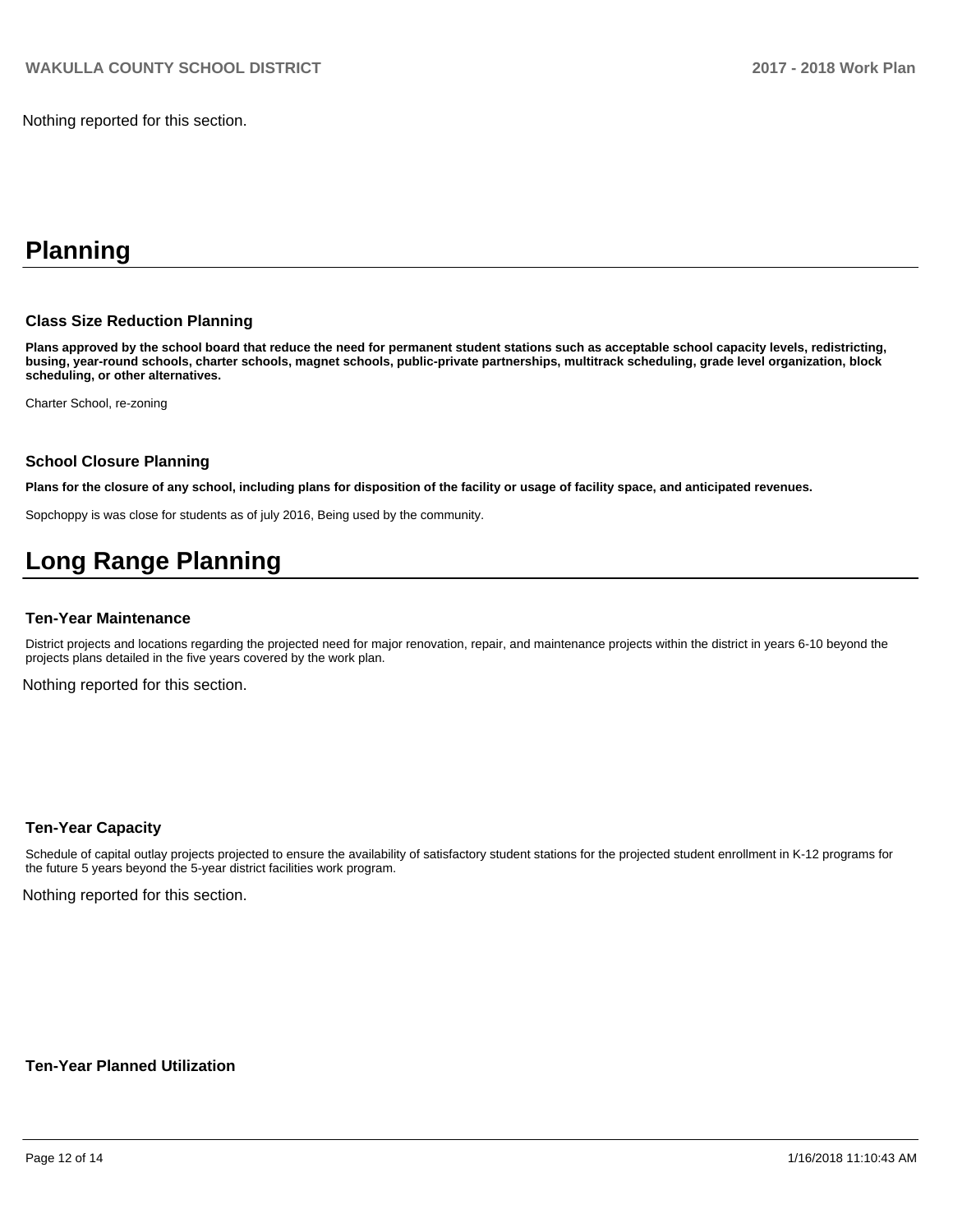Schedule of planned capital outlay projects identifying the standard grade groupings, capacities, and planned utilization rates of future educational facilities of the district for both permanent and relocatable facilities.

| <b>Grade Level Projections</b>   | <b>FISH</b><br>Student<br><b>Stations</b> | Actual 2016 -<br><b>2017 FISH</b><br>Capacity | Actual<br>$2016 -$<br>2017<br><b>COFTE</b> | Actual 2016 - 2017<br><b>Utilization</b> | Actual 2017 - 2018 / 2026 - 2027 new<br>Student Capacity to be added/removed | Projected 2026<br>2027 COFTE | Projected 2026 -<br>2027 Utilization |
|----------------------------------|-------------------------------------------|-----------------------------------------------|--------------------------------------------|------------------------------------------|------------------------------------------------------------------------------|------------------------------|--------------------------------------|
| Elementary - District<br> Totals | 2.768                                     | 2,768                                         | 2,114.46                                   | 76.37 %                                  |                                                                              | 2,680                        | 96.82 %                              |
| Middle - District Totals         | 1.558                                     | 1.401                                         | 1.113.58                                   | 79.51 %                                  |                                                                              | 1.046                        | 74.66 %                              |
| High - District Totals           | 1.531                                     | 1.454                                         | .446.32                                    | 99.45 %                                  |                                                                              | 1.207                        | 83.01 %                              |
| Other - ESE, etc                 | 238                                       | 127                                           | 250.57                                     | 197.64 %                                 |                                                                              |                              | 0.00%                                |
|                                  | 6,095                                     | 5,750                                         | 4,924.93                                   | 85.65 %                                  |                                                                              | 4,933                        | 85.79 %                              |

**Combination schools are included with the middle schools for student stations, capacity, COFTE and utilization purposes because these facilities all have a 90% utilization factor. Use this space to explain or define the grade groupings for combination schools.** 

No comments to report.

#### **Ten-Year Infrastructure Planning**

**Proposed Location of Planned New, Remodeled, or New Additions to Facilities in 06 thru 10 out years (Section 28).**

Nothing reported for this section.

Plans for closure of any school, including plans for disposition of the facility or usage of facility space, and anticipated revenues in the 06 thru 10 out **years (Section 29).**

Nothing reported for this section.

#### **Twenty-Year Maintenance**

District projects and locations regarding the projected need for major renovation, repair, and maintenance projects within the district in years 11-20 beyond the projects plans detailed in the five years covered by the work plan.

Nothing reported for this section.

### **Twenty-Year Capacity**

Schedule of capital outlay projects projected to ensure the availability of satisfactory student stations for the projected student enrollment in K-12 programs for the future 11-20 years beyond the 5-year district facilities work program.

Nothing reported for this section.